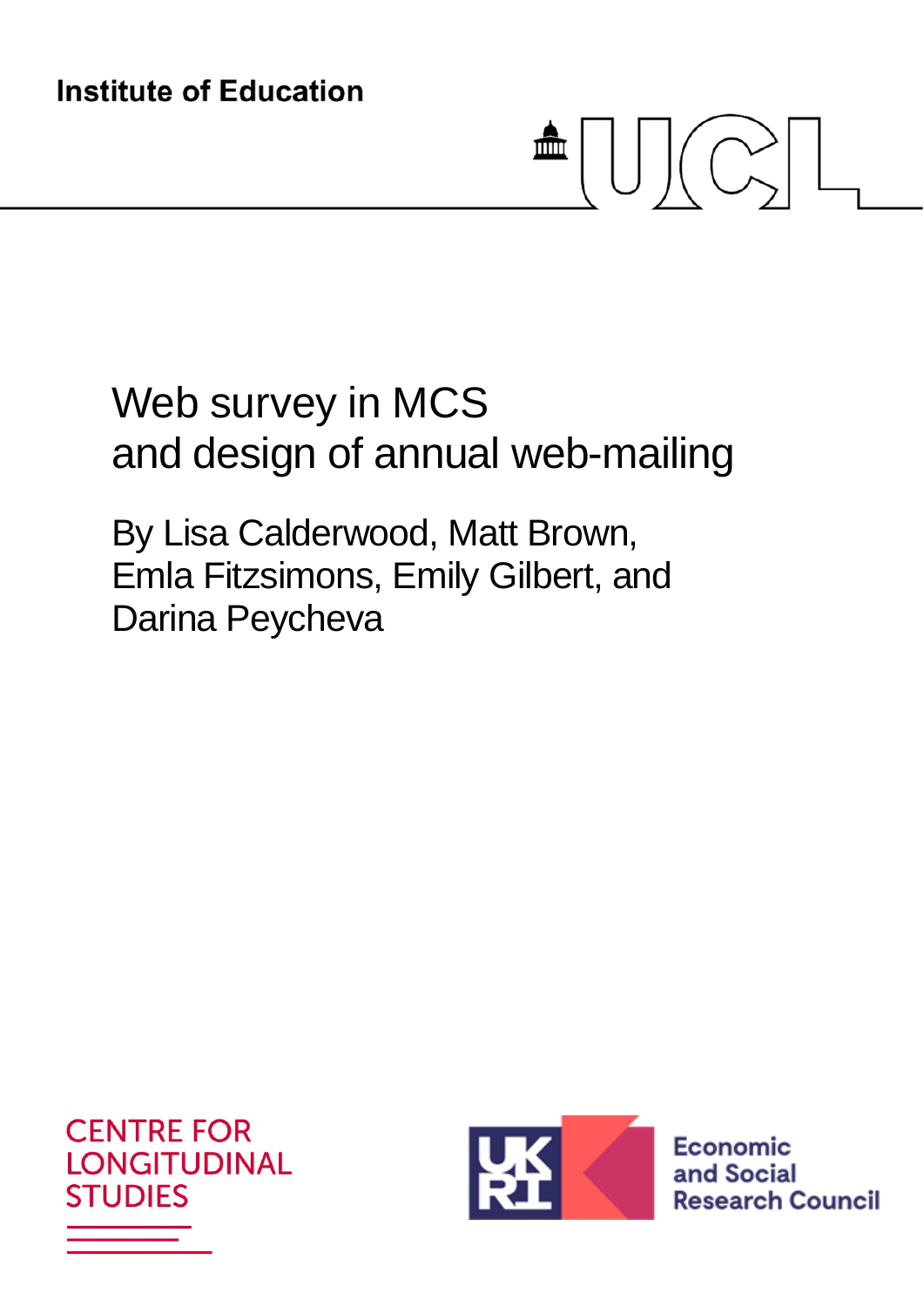# **Summary**

# Project overview

The main aim of this project was to build the evidence base regarding incorporating further use of web surveys in the CLS cohort studies. It had three main elements: a short web-boost survey within the MCS age 17 sweep in order to increase overall response to the study sweep, the design of an annual web-survey including an incentives experiment for future implementation in MCS, and scoping work on developing the technical capability for CLS to conduct web surveys in-house. All of this work was completed as planned, and we have additionally designed a small web-survey full feasibility test to be carried out on Next Steps as part of the between-sweep mailing in July/August 2019.

We outline the methods and findings for each of these elements separately below, and then summarise the next steps and recommendations arising from this work. Separate reports are provided for each of these three elements.

# MCS Age 17 Web-boost survey

#### **Methods**

This element comprised of a web-boost survey designed to increase response rates in the MCS Age 17 survey. The main stage fieldwork for the survey finished in March 2019. We designed a web survey to collect data from cohort members who had not participated (N=2506). It was a short survey, approximately 15 minutes, and contained questions on a range of topics as well as collection of contact details, with the content taken from the cohort member questionnaires administered in the main survey. The web-boost survey was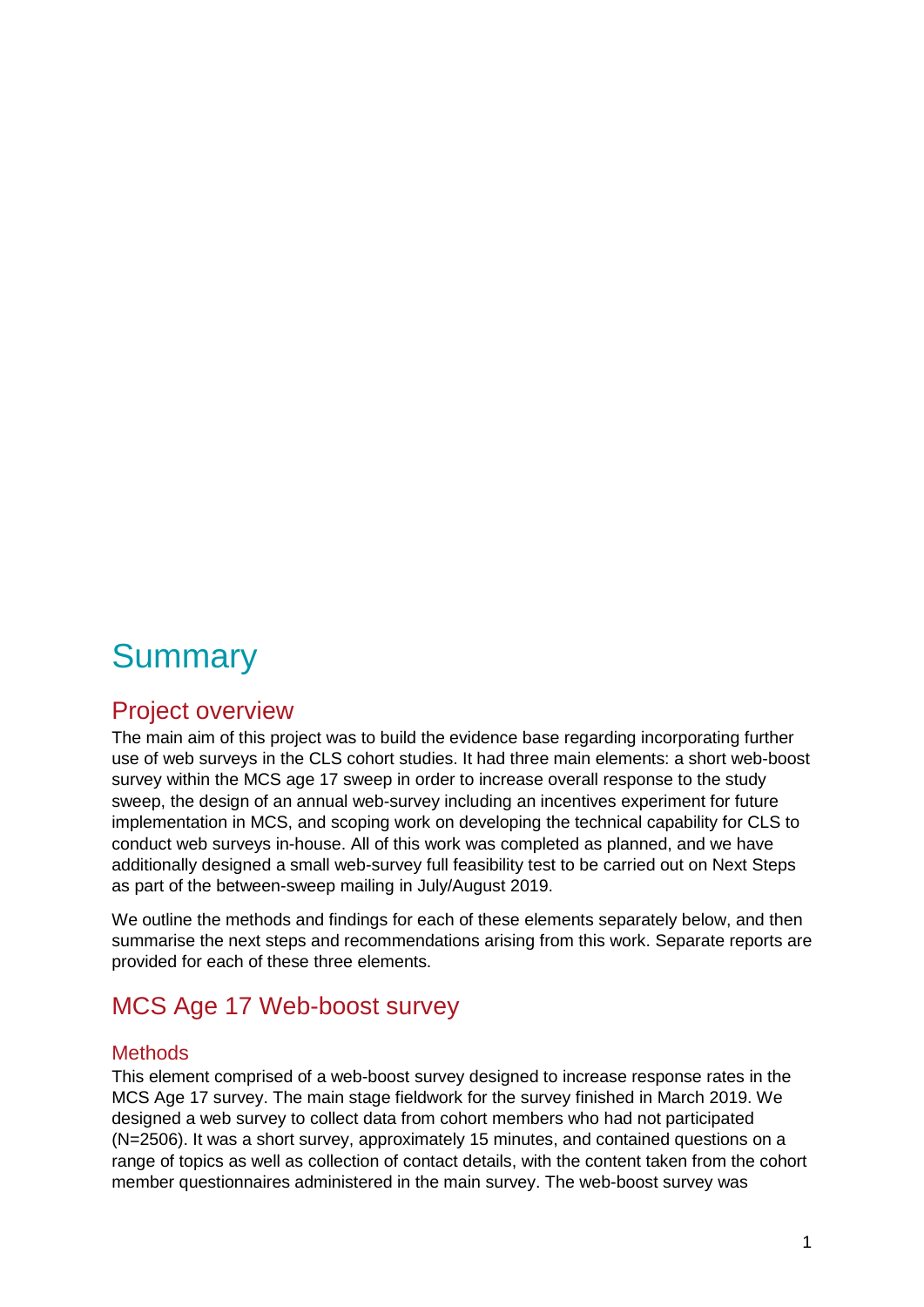implemented successfully in April and May 2019 by Ipsos MORI, the fieldwork contractor the Age 17 survey.

#### **Findings**

An additional 253 cohort members took part via the web-boost survey who had not taken part in the main stage of the Age 17 Survey, approximately 10% of the target sample for the web-boost. These additional cases increased the final response rate in the Age 17 Survey from 73.3% to 74.4%. These findings show that a web non-response follow-up was an effective way to increase response rates in MCS.

# MCS design of annual web survey

#### **Methods**

This comprised of the design of an annual web-survey, including an incentives experiment for future implementation in MCS. The initial design work comprised planning the scope, broad content and timetable for the first annual web-survey in MCS, and designing a incentives experiment. It includes a brief literature review on the use of incentives, and was informed by findings of the two other elements of this work package, and a broader literature review on incentives conducted as part of work package 5 (survey methods).

### Findings

We plan to conduct the web-survey in-house using Qualtrics software towards the end of 2019. It will consist of a 20-minute questionnaire, and all cohort members who were issued for the age 17 survey will be asked to complete it (excluding those who have since permanently withdrawn from the study), approximately 13,500 cohort members. It will incorporate an experiment around incentives, to understand how to maximise response to the survey through their use. We currently expect the incentive to be conditional on completion of the survey, and for the value of the incentive to be the equivalent of £10. At present, our preferred incentive design is to compare the effectiveness of an e-voucher incentive, a charity donation and the option of a choice between these options.

Our planning for this will continue to be developed over the coming months, and the design and planned timetable may change depending on scientific and feasibility considerations.

# Feasibility review of conducting in-house web surveys

### **Methods**

Following some brief initial scoping work, we decided that the optimal way to scope the feasibility of conducting in-house web-surveys was to trial this approach in one of our studies. Thus we have adapted the planned annual mailing for the Next Steps cohort due to go out in July 2019 in order to test this approach. The main aim of the survey is primarily to collect updated contact details from study members, but it also includes some other questionnaire items.

#### **Findings**

Findings so far indicate that it is feasible for CLS to conduct in-house web surveys, using Qualtrics software. We have successfully programmed a short (5-10 minute) survey for Next Steps, and plan to implement this in July/August 2019. This includes updating and collecting contact information, which is an important requirement. We have also established that this approach meets UCL requirements in relation to information security, another crucial